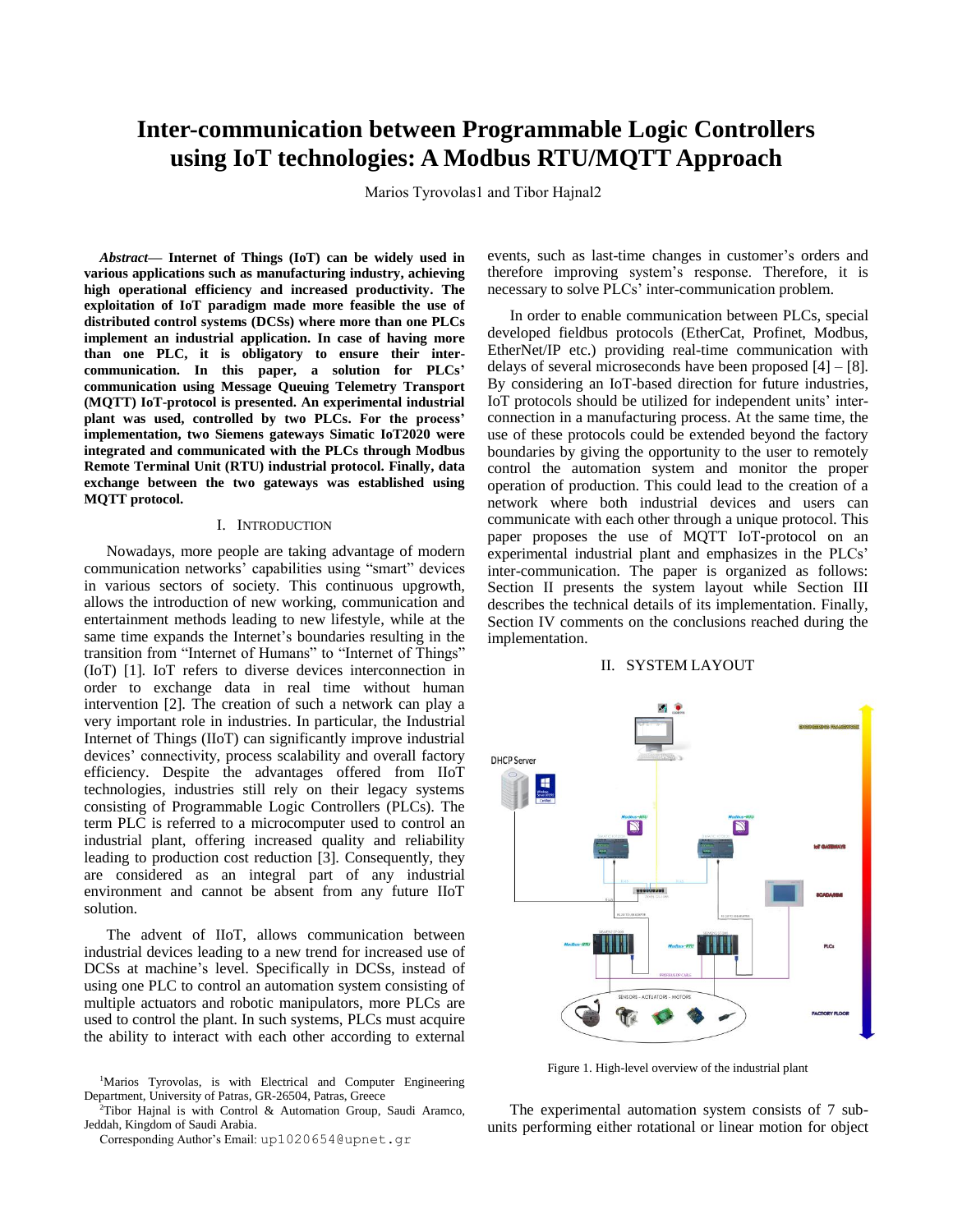transportation. As shown in Fig. 2, all transport movements are performed using twelve stepper motors which in turn are controlled by two PLCs. The first five motors are controlled by the first PLC and the remaining seven motors by the second one. In order to implement this application, communication between the two controllers had to be established. For this reason, two Siemens gateways (Simatic IoT2020) were used for data exchange (Fig.1). Simatic IoT2020 collects data through its various communication ports from PLCs located in this case-study [9]. This can be achieved by using secure industrial protocols such as Modbus, Profinet etc.



Figure 2. Deliberated Industrial Plant consisting of 12 motors

# III. IMPLEMENTATION DETAILS

The idea for system's operation be as follows: When the first PLC completes the movement of its individual units, a flag is activated ("HOLDING REGISTERS".HREG\_40001) indicating the accomplishment of the process. The change of flag's value is notified to the second controller, which, in turn, executes its own sequence of actions. When motor 9 or 11 completes its operation, the corresponding flags of the second PLC are activated and by informing their value to the first controller, the procedure is repeated.

An arising question is "How the flags' value change is being known to the controllers?". The data exchange between PLCs is achieved through two gateways which communicate utilizing IoT technologies. However, in order to be able to read the new value of the flags but also to inform the controllers about this change, communication between Simatic IoT2020 and PLCs was enabled using serial communication protocol Modbus RTU.

## *A. Analysis of Modbus RTU protocol*

Modbus RTU is an open industrial serial communication protocol based on master-slave architecture. According to this architecture, slaves never transmit data unless they first receive a request from the master who has complete control over the data flow [10]. The query message towards the slave consists of [11]:

 Device Address: The slave's address takes values from 1 to 247 (decimal form) letting the master know which slave is responding.

- Function Code: Indicates how the master interacts with slave.
- Data: This field contains any additional information that the slave will need to perform the function.
- Error Check: Provides a method for validating the content of the message. Master calculates the checksum and sends it to the slave, which, in turn, recalculates it and compares the two values. If any difference between the two values is detected, the slave will not respond to the master's request
- *B. Implementation of Modbus RTU in PLC*



Figure 3. The master-slave and query-response relation between Modbus devices

In this case-study, Modbus RTU communication via RS-232 cable between Simatic IoT2020 (Modbus master) and PLC (Modbus Slave) was implemented. Simatic S7-300 became Modbus slave by using software driver and communication processor module CP-340. This driver consists of three function blocks:

- FB36 "MSL340" (Modbus Slave Communication Function Block)
- FB3 "P\_SEND" (Siemens standard send function block for CP340)
- FB2 "P\_RCV" (Siemens standard receive function block for CP340)

"MBSL340" is the only function block which called by the user's program. The "P\_SEND" and "P\_RCV" function blocks are called within "MBSL340" [12].



Figure 4. "MBSL340" Function Block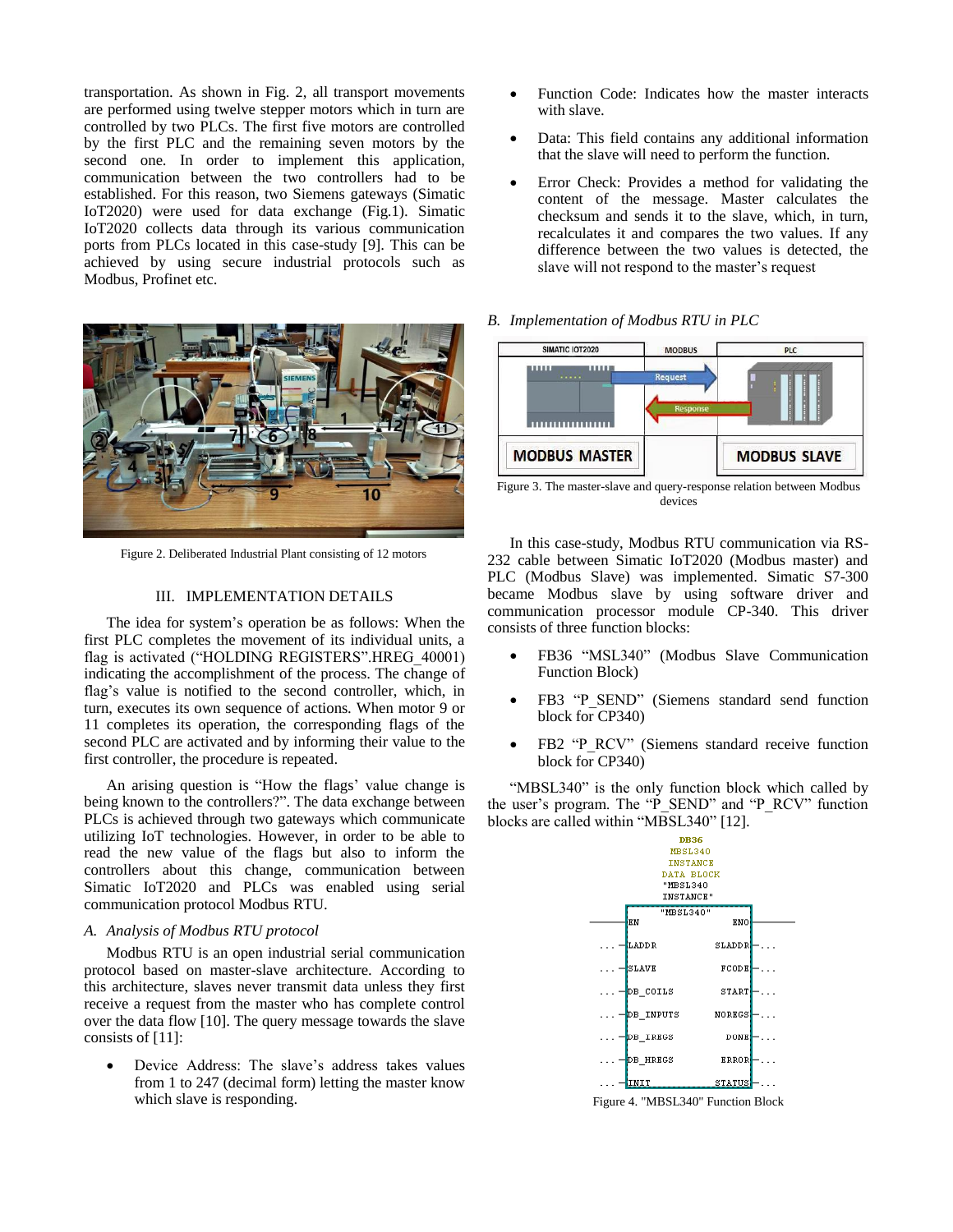Therefore, to establish PLC as Modbus slave, "MBSL340" was called in the beginning of Organization Block 1 (OB1) and protocol's general parameters (Baud Rate, Parity, Data Bits, Stop Bits) were configured properly. These parameters must fit with the relevant parameters of the Master as any mismatch results in communication failure. Baud Rate was set at 9600 bps while at the same time even parity was selected. Furthermore, the character field consists of 8 Data Bits and 1 Stop Bit.

# *C. Implementation of Modbus RTU in Simatic IoT2020*

To set Simatic IoT2020 as Modbus Master, Codesys platform was used. Codesys is a development environment for programming controller applications according to the international industrial standard IEC 61131-3 where integrated compilers transform the user's application code into native machine code (binary code) [13]. For the proposed implementation, Modbus interface was inserted in the project and subsequently both protocol's general parameters and the two communication endpoints were configured. As it is illustrated to Fig.5 and Fig.6, response time, time between frames and slave address were configured.

| TransmissionMode         | O RTU | $\bigcap$ ASCII | MODBUS |
|--------------------------|-------|-----------------|--------|
| Response Timeout (ms)    | 1000  |                 |        |
| Time between Frames (ms) | 10    |                 |        |

Figure 5. Settings for Modbus Master in Codesys

| Modbus-RTU/ASCII      |      |  |
|-----------------------|------|--|
| Slave Address [1247]  |      |  |
| Response Timeout [ms] | 1000 |  |

Figure 6. Settings for Modbus Slave in Codesys

Furthermore, two communication channels between master and slave for reading or writing data to PLCs were defined. The gateways read the flags' value by sending the function code 03 (Read Holding Registers) while for the updated value's entrance, the first gateway sends the function code 15 (Write Multiple Coils) and the second one sends the code 05 (Write Single Coil). Function code 15 was chosen as the first controller awaits two flag values (if motor 9 or 11 returned to their reference point) while function code 05 was used as the second PLC expects one flag value (if the first controller completed the movement of its individual units).

### *D. Analysis of MQTT protocol*

For data exchange between the two controllers, gateways' intercommunication had to be established. This was achieved by using IoT technologies and specifically MQTT communication protocol. MQTT is a lightweight and "compact" messaging protocol for transferring data remotely when low bandwidth is required. It focuses on minimum overhead (2 bytes header) and reliable communication between low-level embedded devices thus leading to efficient utilization of network resources [14]. It is based on publishsubscribe architecture where clients communicate with each other through a server called MQTT Broker. A client can either send data (publisher) or receive data (subscriber) which are organized into a hierarchy of topics. When publisher has new data, it sends a message to the Broker which in turn, distributes them to any subscriber of the specific topic so the two endpoints are completely decoupled [15].



Figure 7. Gateways' communication via MQTT

## *E. Implementation of MQTT in Simatic IoT2020*

MQTT was also implemented using Codesys platform. From the user's program only one function block is called which is programmed according to IEC 61131-3 standard.

|                                             | <b>FB_MQTTClient</b>                                 |
|---------------------------------------------|------------------------------------------------------|
| -i xEnable BOOL                             | STRING(255) q sLastReceivedMessage                   |
| -i sBrokerAddress STRING                    | STRING q_sLastReceivedMessageTopic                   |
| $\frac{1}{\sqrt{2}}$ uiPort $UNT$           | ARRAY [024] OF STRING(255) q_arsLastReceivedMessages |
| -i sUsername STRING                         | ARRAY [024] OF STRING q_arsLastReceivedMessageTopics |
| $\frac{1}{\sqrt{2}}$ i sPassword $STRING$   | BOOL q xReceivedMessageNotification                  |
| $\frac{1}{\sqrt{2}}$ swill Topic STRING     | STRING q_sDiagMsg                                    |
| -i sWillMessage STRING(255)                 | UDINT q_udiState                                     |
| - i sWillRetain BOOL                        | <b>BOOL</b> q_xError                                 |
| -i xAutoReconnect BOOL                      |                                                      |
| i sPayload STRING(255)                      |                                                      |
| -i sTopicPublish STRING                     |                                                      |
| -i sTopicSubscribe STRING                   |                                                      |
| $\frac{-i}{\sqrt{2}}$ xRetain $\frac{B}{D}$ |                                                      |
| -i xPublish BOOL                            |                                                      |
| $\frac{-i}{\sqrt{2}}$ xSubscribe $BOOL$     |                                                      |

Figure 8. MQTT Client Function Block

 After the required function block (FB\_MQTTClient) was inserted into the project, its input parameters were defined. As shown in Fig. 7, the xEnable parameter for the manual connection between gateway and MQTT Broker was set along with MQTT Broker's IP address (i\_xBrokerAddress) and MQTT's port (1883). Next, two boolean variables (xPublish and xSubscribe) for publishing and subscribing messages were set, while at the same time publish and subscribe topics for each gateway were defined. Furthermore, i\_xRetain parameter was defined permanently to state 0 (false) for the system's proper operation and message's content (payload) was set as the value of the flags read from controllers. Specifically, the first gateway reads Holding Register 4001 while the second gateway reads both Holding Registers 4001 and 4002. Therefore, in the program of the first Simatic IoT2020, an input (Register4001) with